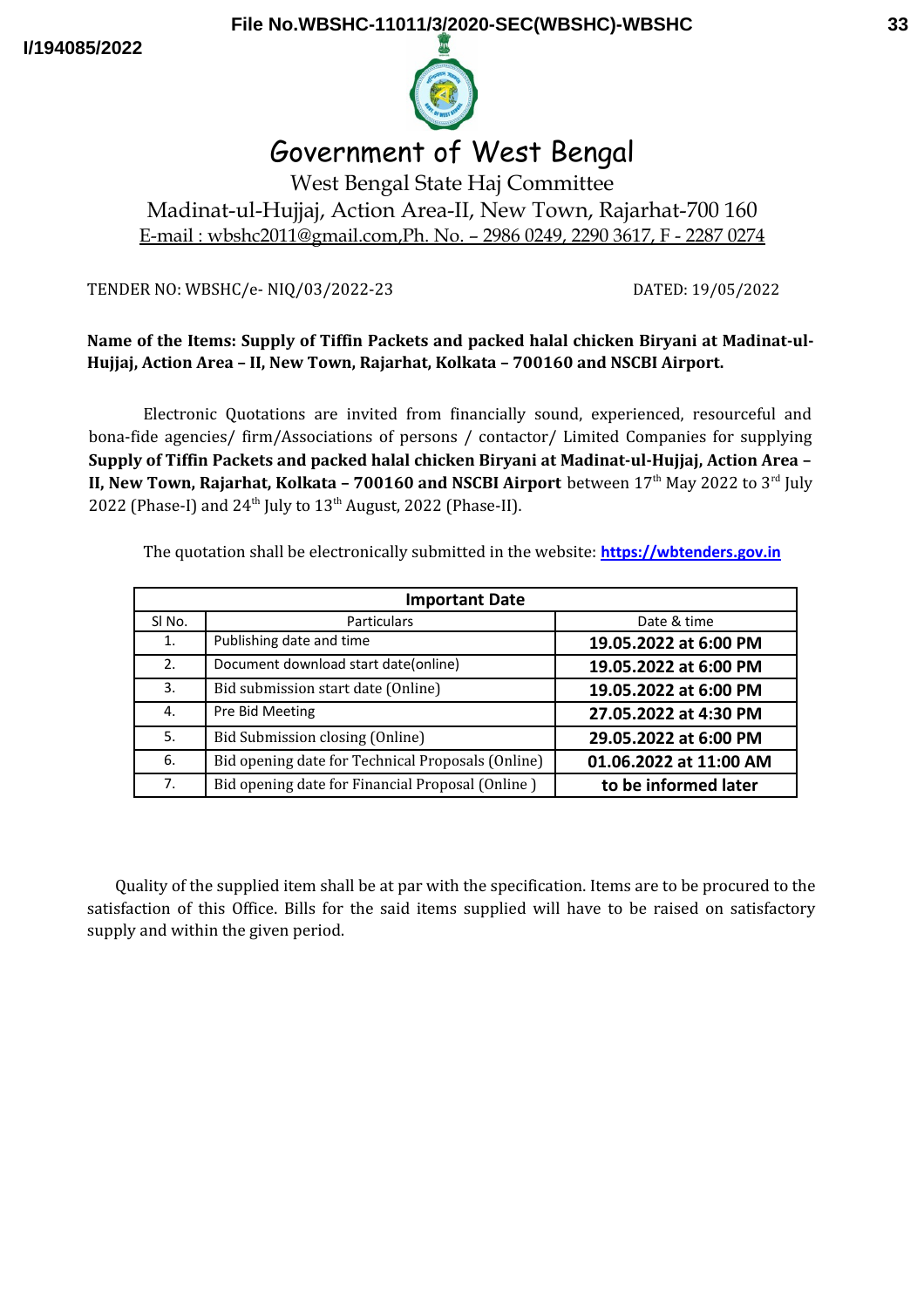# **1) SCOPE:**

**Supply of Tiffin Packets and packed halal chicken Biryani at Madinat-ul-Hujjaj, Action Area – II, New Town, Rajarhat, Kolkata – 700160 and NCBI Airport** between  $17<sup>th</sup>$  May 2022 to  $3<sup>rd</sup>$  July 2022 (Phase-I) and  $24<sup>th</sup>$  July to  $13<sup>th</sup>$  August, 2022 (Phase-

# II).

# **2) Eligible Criteria for Bidders**

- a. Valid Trade license.
- b. PAN Card.
- c. GST Registration certificate.
- d. FSSAI Certificate.
- e. Income tax return for last three years.
- f. Audit Report for last three years.
- g. Firm/Company registration certificate.
- h. Annual turnover minimum 1 Crore.
- i. Minimum two years experience of rendering similar supply in a single order to offices under the establishment of this Government or Government of India/ Undertaking of this Government or Government of India or any Private Organization of repute for at least two years.
- **3) Earnest Money:-**The Bidders shall be required to deposit Earnest Money of Rs. 100,000.00 (Rupees One Lac only) in Online Mode only (as per Finance Memo No: 3975 F (Y) dated 28th July 2016). By selecting ICICI Bank Mode bidder have to pay the EMD amount through net banking and in case of ICICI NEFT/RTGS a challan will generate online in that case bidder have to pay the EMD at their concern bank branch through NEFT of RTGS mode.

#### **4) Terms & Conditions to be followed for the Technical Bid.**

- **a) Performance Guarantee: 8**% of total work order value to be deposited in favour of Executive Officer, West Bengal State Haj Committee payable at Kolkata which is refundable after satisfactory completion of work. The security deposit will bear no interest.
- **b)** Multiple quotations by a single agency will not be entertained.
- **c)** The items shall have to be supplied in good condition and at punctual time frame.
- **d)** Quality and other related things shall not be compromised.
- **e)** Hard copy to be submitted in the Office of Executive Officer, West Bengal State Haj Committee, Madinat-ul-Hujjaj, Action Area – II, New Town, Rajarhat, Kolkata – 700160
- **f) BOQ:** The Financial Proposal should contain Bill of Quantities (BOQ) in one cover (folder). The service providers and or their authorized representatives is to quote the rate online through computer in the space marked for quoting rate in the BOQ after downloading the prescribed format from the web site.
- **g) Opening of Bid Proposal:** A Tender Evaluation Committee comprises of selected officers will open the bids of the Tender.
- **h)** Intending bidder may remain present if they so desire during opening of technical and financial bid.
- **i)** Cover (folder) for Statutory Documents will be opened first and if found in order, cover (folder) for Non-Statutory Documents will be opened. If there is any deficiency in the Statutory/Non-statutory Documents the tender will summarily be rejected.
- **j)** Decrypted (transformed into readable formats) documents of the Non-Statutory cover will be downloaded and handed over to the Tender Evaluation Committee.
- **k)** Pursuant to scrutiny and decision of the Tender Evaluation Committee the Summary List of eligible bidder and the serial number of items for which their proposal will be considered  $\&$ uploaded in the web portal.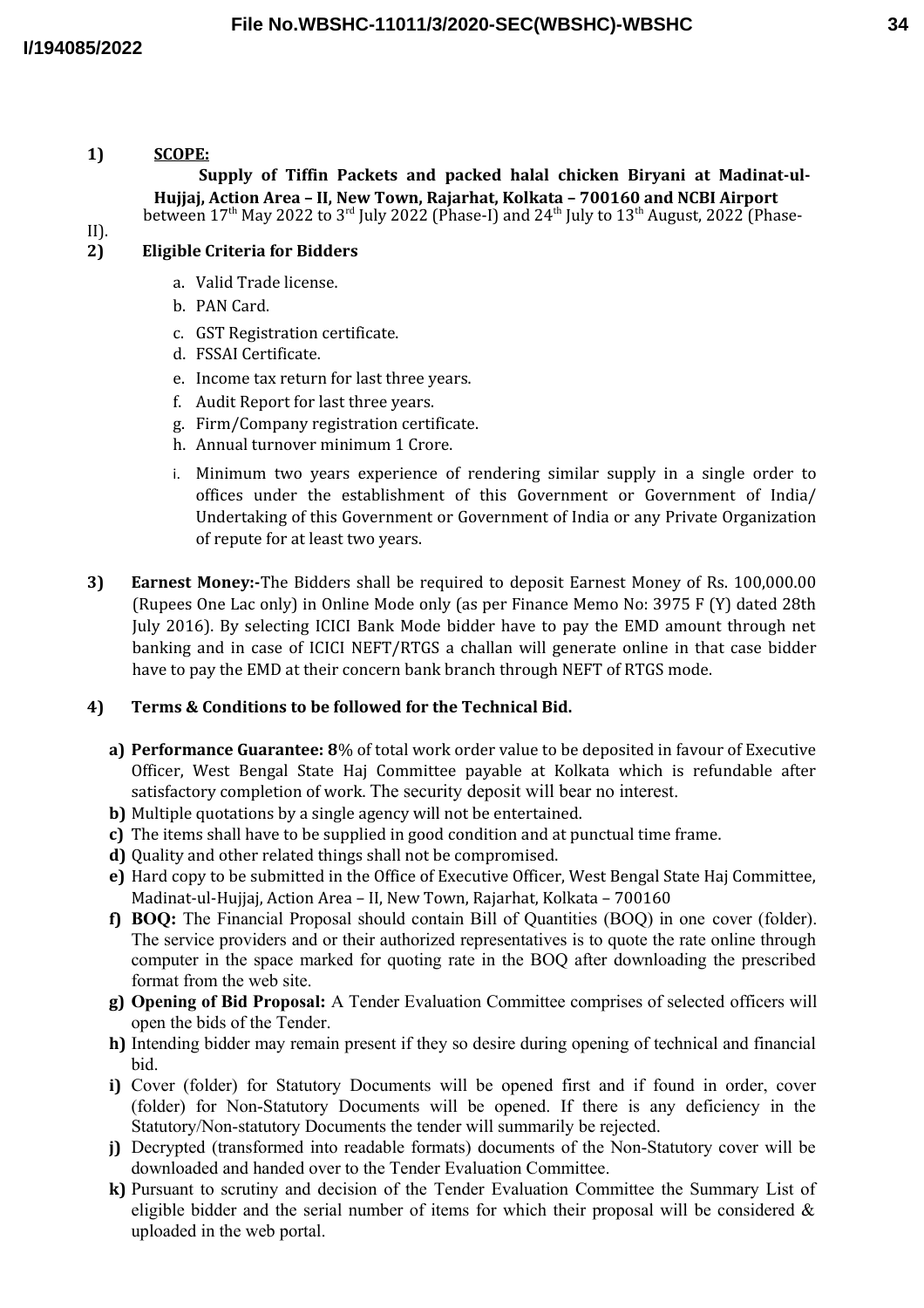- **l)** During evaluation the committee may summon the bidder and seek clarification / information or additional documents or original hard copy of any of the documents already submitted and if these are not produced within the stipulated time frame, their proposals will be liable for rejection.
- **m) Rejection of Bid:** The E-tender committee formed by the Executive Officer, West Bengal State Haj Committee reserves the right to reject any / or all the tendered rates without assigning any reason and/ or not to place any orders even after selection and is not liable for any cost that might have been incurred by any bidder at the stage of bidding and also reserves the right to divide the contract amongst any number of bidder, if required so. The said committee does not bind himself to accept the lowest rate.
- **n)** If the Supplier fails to deliver any or all of the Goods or to perform the Services within the period(s) specified in the Contract, the WBSHC shall, without prejudice to its other remedies under the Contract; WBSHC shall impose a penalty as per Tender Terms & Conditions including forfeiture of EMD and Security Deposit.
- **o)** All condiments and cooking medium used should be procured in sealed and branded packets/ tins/ containers and conform to Agmark Grade 1.
- **p)** All food supplied should conform to all the provisions of **The Food Safety and Standards Act, 2006**, as amended from time to time.
- **q)** The contractor will be responsible for providing all food items mentioned in LIST OF ITEMS.
- **r)** In case of any food poisoning/contamination the contractor will be held fully responsible and he will bear all the expenses caused due to food poisoning/Contamination.
- **s)** The food menu will be changed as per requirement of WBSHC on daily basis within same rate.
- **t)** TDS will deduct as per financial norms.

#### **5) Guarantee on quality of goods:**

1) The supplier shall have to guarantee the quality of goods supplied, strictly as per specification of contract/ purchase orders.

2) If the material supplied is found not as per contract/purchase order specification, the material shall be liable for rejection. On intimation from the Unit/Unions the contractor shall have to arrange replacement of material as per specification. If the supplier delays/fails to make arrangement to replace the goods. Any extra expenditure incurred on this alternative arrangement shall be debited to the account of supplier under contract.

3) If supplier fails to make good this loss, the same shall be recoverable from the pending bills or security deposit.

4) The Contractor shall not indulge in supplying the rejected/returned packets. If the contractor is found indulging such practice the Contract shall be liable for cancellation, forfeiture of security deposit and black listing of firm.

No advance payment would be released for such supply. However payment shall be released only after completion of Haj Operation-2022.

# **6) Specification for Supply Tiffin Packets and Biryani**

1. **Normal Tiffin Packet** containing 1 Pc. Fruit-cake 75 gram, 1 Pc. Veg Sandwich, 1 Pc. Boiled Egg, 1 Pc. Banana, 1 Pc. Laddu, 1 Pc. Frooti (100 ml.)

2. **Special Tiffin Packet** containing 1 Pc. Fruitcake 75 gram, 1 Pc. Cocktail Bun, 1 Pc. Boiled Egg, 1 Pc. Banana, 1 Pc. Laddu Haldiram, 1 Pc. Frooti (100 ml.), 2 Pcs. Sonpapdi, 1 Pc. Veg Sandwich

3. Chicken Biryani (1 Pcs Alu and 2 Pcs. Chicken of 75 gram)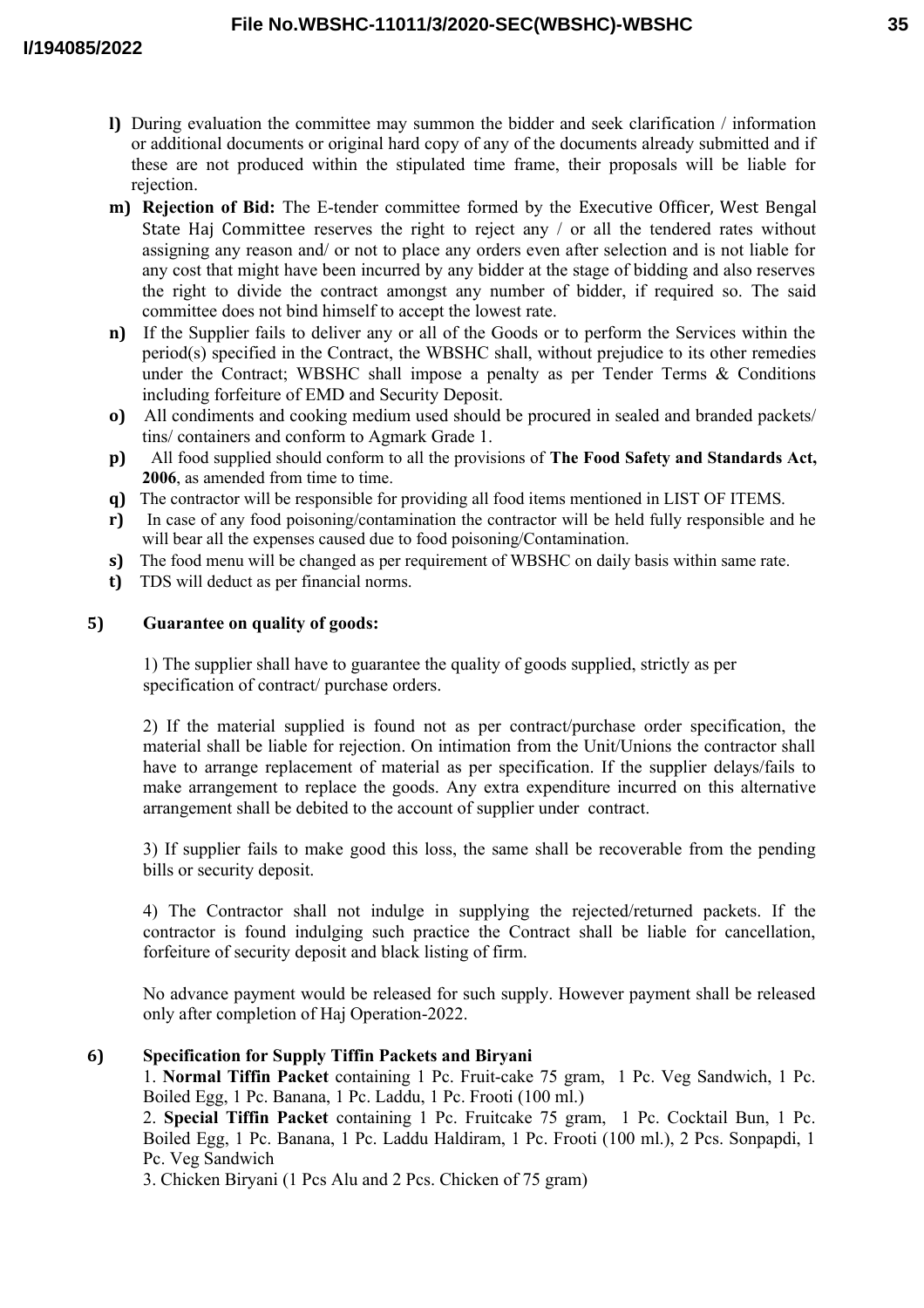# **7) Packaging & Transport:**

1. The outer box must be marked with Name  $\&$  address of manufacture/marketed by (if any), Weight (Gross/ Net), ingredient, expiry/ best before Period, month & Year of mfg, storage condition (if any), Nutritional Information, lot/batch/code number, any information required under FSSAI, Weight & Measures Act.

2. Material should not be in unsealed, damaged or wet condition or with any foreign matter present.

3. Carrier vehicle should be free from dust, dirt, any foreign matter as cement, cow dung etc & any objectionable smell.

4. All material in the carrier vehicle should be placed on a clean tarpaulin & also covered properly from top with a tarpaulin.

# **8) INSTRUCTIONS FOR BIDDERS:**

**a.** Quotation must be electronically submitted in two parts, i.e., (i) Part-A, Technical Bid and (ii) Part- B, Price Bid.

**b.** Technical bid should contain all the documents like, Quotation documents, Instructions for bidder, Pre-qualifying requirements, General terms & conditions duly filled in& signed by the bidder.

**c.** Only one set of tender document duly signed & stamped on each page by authorized representative of bidder shall be electronically submitted. Bidder should note specifically that all pages of tender document are to be electronically submitted by them as a part of their offer. Price should not be mentioned by them anywhere in the technical bid portion of offer.

**d.** Price should be mentioned only in the "Part-B, Price Bid Format" after quoting the rates online as specified in the price bid format. Rate per Item should be quoted for supply of Dry Fruit Packets for Haj Pilgrims - 2022 both in figures as well as in words including taxes in the price bid.

**e.** On the date of opening of Quotation, Technical Bid shall be opened first to select the eligible Bidder. Price Bid will be opened on the scheduled date only in respect of those Bidder, whose bids are found technically acceptable.

**f.**The Executive Officer, West Bengal State Haj Committee reserves the right to accept or reject any or all offer without assigning any reason thereof. In addition, the Executive Officer, West Bengal State Haj Committee shall not entertain any correspondence from bidders in this matter.

**g.** The Executive Officer, West Bengal State Haj Committee reserves the right to relax the pre-requisites and/or negotiate the rates, terms and conditions with the lowest tenderer or any of the other bidder to ascertain the suitability of the acceptable offer.

**h.** The contract shall be for Haj Operation - 2022. The authority holds the right to terminate the contract for violation of terms and conditions by the qualified bidder at any time without any notice or assigning any reason.

**i.** The agency selected for engagement shall have to enter into a formal agreement with the Executive Officer, West Bengal State Haj Committee

**j.**The Bidder or their representative may attend the opening of both the Bids (Part A & B).

**k. Registration of Contractor:** Any service providers and or their authorized representatives willing to take part in the process of E-Tendering will have to be enrolled  $\&$ registered with the Government e-procurement system, through logging on to  **[https://wbtenders.gov.in.](https://wbtenders.gov.in/)**

**l. Digital Signature Certificated (DSC):** Each service providers and or their authorized representatives is required to obtain a Class-II or Class-III Digital Signature Certificate (DSC) for submission of tenders for the approval service of the National Informatics Centre (NIC) on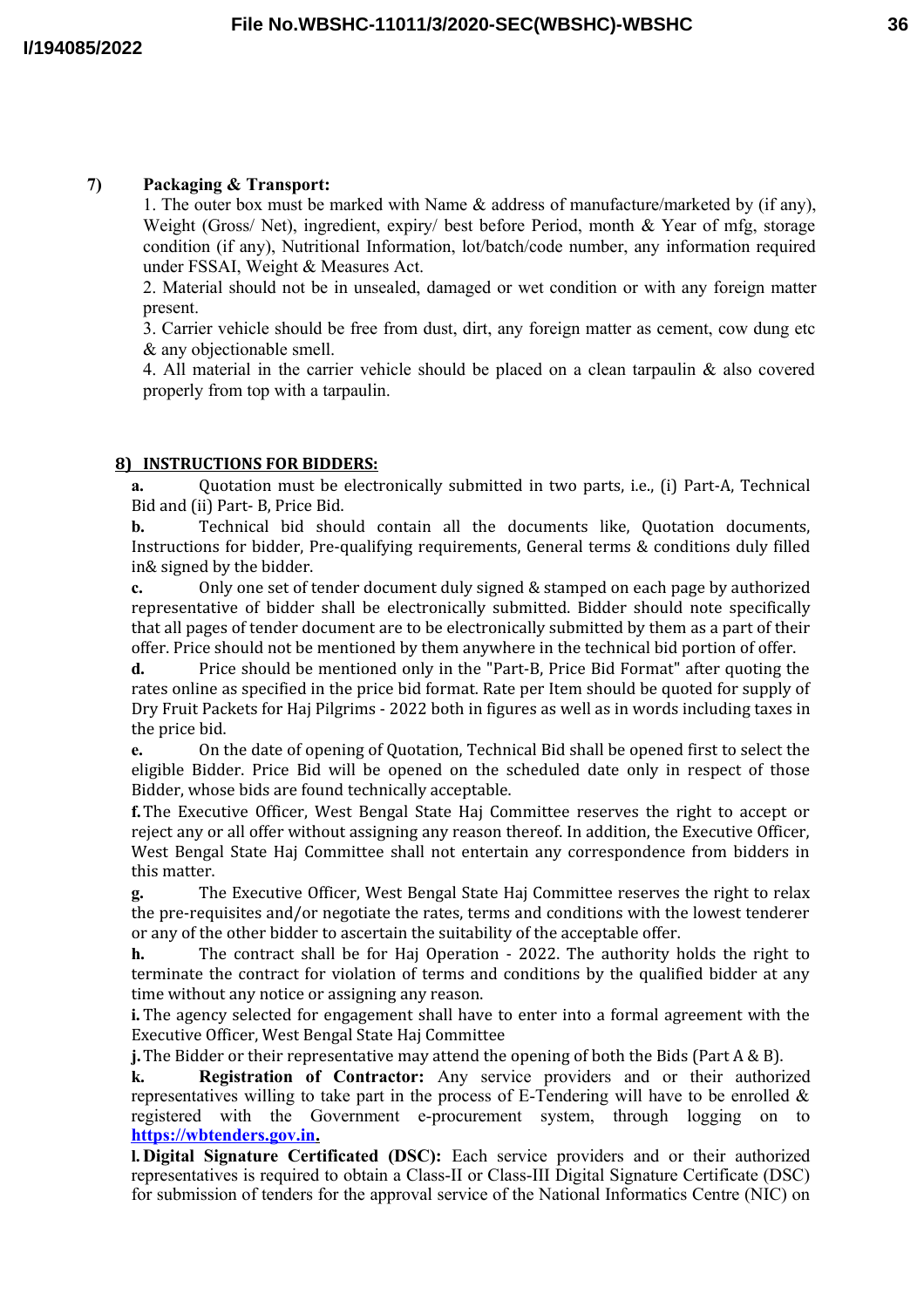payment of requisite amount. Details are available at the web site https://wbtenders.gov.in. DSC is given as a USB e-Token.

**m.** The service providers and or their authorized representatives can search and download the NIT and Tender Document(s) electronically from computer once he logs on to the website https://wbtenders.gov.in. using the Digital Signature Certificate. This is the only mode of collection of Tender Documents.

**n. Submission of Tenders:** Tenders are to be submitted through online to the web site https://wbtenders.gov.in. in two folders at a time for each work, one in Technical Proposal & the other is Financial Proposal before the prescribed date & time using the Digital Signature Certificate (DSC). Virus scanned and digitally signed copies of the documents are to be uploaded. The documents will get encrypted (transformed into non readable formats).

**o. Payment:**The Tenderer shall be required to deposit Earnest Money of **Rs. 100,000.00 ( Rupees One Lac) only** in Online Mode only (as per Finance Memo No: 3975 F dated 28<sup>th</sup> July 2016). By selecting ICICI Bank Mode bidder have to pay the EMD amount through net banking and in case of ICICI NEFT/RTGS a challan will generate online in that case bidder have to pay the EMD at their concerned bank branch through NEFT or RTGS mode.

- **p. Technical Proposal:** The Technical Proposal should contain scanned copies of the following two covers (folders)
	- a) **Statutory Cover** Containing the following documents i. NIT

| SI.<br>N <sub>0</sub> | Category<br><b>Name</b> | <b>Sub-Category</b><br><b>Description</b> | Detail(s)                                                                                                                                                                                                                                                                             |
|-----------------------|-------------------------|-------------------------------------------|---------------------------------------------------------------------------------------------------------------------------------------------------------------------------------------------------------------------------------------------------------------------------------------|
| A.                    | Certificate (s)         | Certificate(s)                            | GST Registration certificate<br><b>PAN</b><br>Valid Trade License<br>FSSAI Certificate<br>IT return for last three Years<br>Audit Report for last three year<br>Annual turnover minimum 1 crore                                                                                       |
| <b>B.</b>             | Company<br>Details(s)   | Company Detail                            | PARTNERSHIP DEED, CO-OPERATIVE SOCIETY BYLAW,<br>MOA, TRADE LICENCE, COMPANY REGISTRATION<br><b>CERTIFICATE</b>                                                                                                                                                                       |
| $\mathcal{C}$ .       | <b>Balance Sheet</b>    | Last Three Years                          | P/L AND BALANCE SHEET Last Three Years                                                                                                                                                                                                                                                |
| D.                    | Credential              | $Credential - 1$                          | Minimum two years experience of rendering similar supply in a single<br>order to offices under the establishment of this Government or<br>Government of India/ Undertaking of this Government or Government<br>of India or any Private Organization of repute for at least two years. |

b) **Non-Statutory Cover** Containing the following documents –